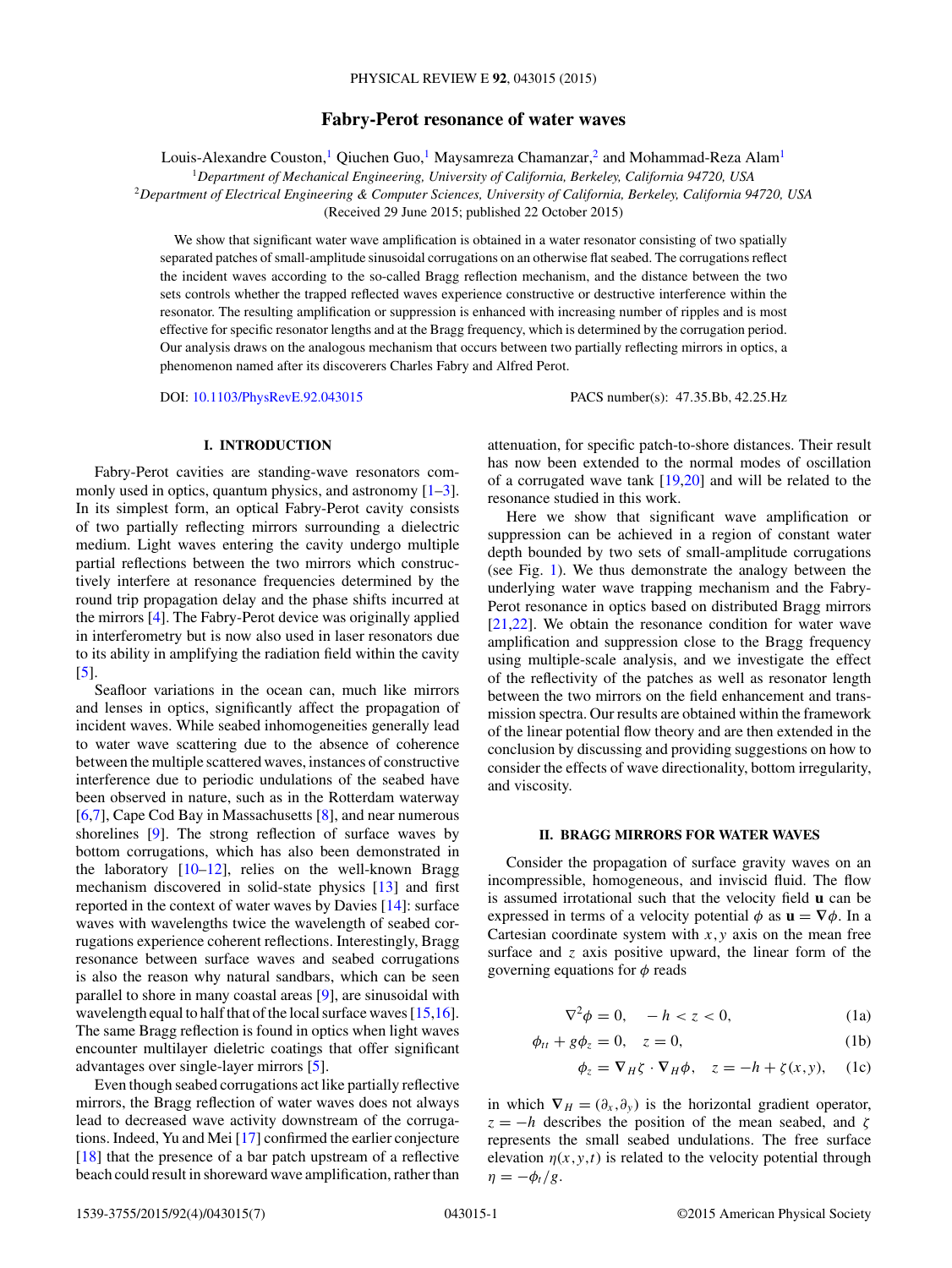<span id="page-1-0"></span>

FIG. 1. (Color online) Schematic of a water wave Fabry-Perot resonator. Surface waves interact with two patches of ripples (wavelength  $\lambda_b$ ) on an otherwise flat seabed. *l* is the resonator length and  $L_{1,2} = N_{1,2} \lambda_b, N_{1,2} \in \mathbb{N}$ .

Here we assume that the problem is two-dimensional, i.e.  $\partial/\partial y \equiv 0$ . On a flat seabed (i.e.,  $\zeta = 0$ ), the left- and right-propagating wave solutions of Eqs. [\(1\)](#page-0-0) have constant amplitudes, and the free-surface elevation reads

$$
\eta(x,t) = (Ae^{-ikx} + Be^{ikx})e^{i\omega t} + c.c.
$$
 (2)

with c.c. denoting the complex conjugate. The surface wave number *k* and the wave frequency *ω* are related through the dispersion relation

$$
\omega^2 = gk \tanh kh. \tag{3}
$$

Above a region with corrugated seafloor (e.g., no. 1 or no. 2 in Fig. 1), the waves have varying amplitudes due to wave-seabed interactions, and the general solution becomes

$$
\eta(x,t) = [\mathcal{A}(x,t)e^{-ikx} + \mathcal{B}(x,t)e^{ikx}]e^{i\omega t} + \text{c.c.}
$$
 (4)

The classical case of a single patch with corrugations of the form

$$
\zeta(x) = \begin{cases} d \sin[k_b(x - x^s) - \theta], & x \in [x^s, x^e], \\ 0, & \text{elsewhere,} \end{cases}
$$
 (5)

where *d* is the amplitude of the ripples,  $\theta$  the corrugations' phase, and  $x^s$  and  $x^e$  the start and end of the patch, is known to strongly reflect surface waves with wave number  $k = k_b/2 + \kappa$ ,  $\kappa/k_b \ll 1$ . For waves coming from  $x = -\infty$ and small corrugation amplitude  $k_b d \ll 1$ , Mei [\[23\]](#page-6-0) showed that the steady-state solution for the wave envelope amplitudes leads to the so-called Bragg reflection and transmission coefficients here rewritten as

$$
\mathcal{R}^{B} = \frac{\mathcal{B}(x^{s})}{\mathcal{A}(x^{s})} = \frac{e^{-i\theta}\sinh Sw}{w\cosh Sw + i\omega\sinh Sw},
$$
 (6a)

$$
\mathcal{T}^{B} = \frac{\mathcal{A}(x^{e})}{\mathcal{A}(x^{s})} = \frac{w}{w \cosh Sw + i\,\varpi \sinh Sw},
$$
 (6b)

where

$$
\varpi = \Omega/\Omega^c
$$
,  $w = \sqrt{1 - \varpi^2}$ ,  $\Omega^c = \frac{\omega_b k_b d}{4 \sinh k_b h}$ , (7a)

$$
S = \frac{\Omega^c L}{C_g} = \frac{N\pi k_b d}{2(\sinh k_b h + k_b h)}.
$$
 (7b)

The reflection and transmission coefficients (6) are valid for wave frequencies in the vicinity of the Bragg frequency, i.e., for



FIG. 2. (Color online) Effect of detuning  $\varpi$  on the normalized reflected wave amplitude  $R^B = |\mathcal{R}^B|$  and phase  $\alpha^B = \text{arg}(\mathcal{R}^B)$  off a water Bragg reflector with  $\theta = 0$  [cf. Eq. (6a)].  $R^B$  and  $\alpha^B$  are shown for  $S = 0.75$  (solid), 1.5 (dotted), 4 (solid) while keeping the cutoff frequency  $\Omega^c$  fixed [cf. Eq. (7a)]. The reflection strength  $R^B$  is strongest and almost constant within the primary resonance tongue, unlike  $\alpha^B$ .

 $\omega = \omega_b + \Omega$  where  $\omega_b = \omega(k = k_b/2)$  and  $\Omega = C_g \kappa \ll \omega_b$ with  $C_g = d\omega/dk$  the wave group velocity [cf. Eq. (3)]. In Eqs. (7), *N* is the number of corrugations, and the parameter  $\Omega^c$  used to normalize the dimensional detuning frequency  $\Omega$ is called the cutoff frequency since for  $\Omega < \Omega^c$  the envelope modulations are exponential over the corrugations whereas they are oscillatory for  $\Omega > \Omega^c$ . The variable *S*, which can be rewritten as  $\tanh S = |\mathcal{R}^B(\omega) = 0| = R_0^B$ , is a measure of the reflected wave amplitude at the Bragg frequency.

The effect of detuning on the reflected wave amplitude  $R^B = |\mathcal{R}^B|$  and phase shift  $\alpha^B = \arg(\mathcal{R}^B)$  off a single patch of corrugations is shown in Fig. 2 for various values of the parameter *S*. As expected,  $R_0^B$  increases with *S*, i.e., with an increase in the number of ripples *N* or ripple amplitude *d/h*, as well as with a decrease in the normalized water depth  $k_h h$ . While increasing  $d/h$  is analogous to increasing the refractive index contrast in mirrors made of alternating dielectrics in optics [\[5\]](#page-6-0), here we remark that the effect of decreasing  $k_b h$  on the reflection coefficient has no direct equivalent in optical systems. This is of course due to the fact that water waves are surface waves, which experience stronger seabed effects with smaller normalized water depth *kh*. Water-wave dispersion by the fluid medium yet vanishes in the long-wave regime, i.e., when  $kh \ll 1$ , in which case  $\mathcal{R}^B$ becomes independent of  $k<sub>b</sub>h$  and reaches a maximum value. The primary resonance tongue, i.e., where  $R^B$  is the strongest and only mildly varying, typically extends to  $|\varpi| \leq 1$ . At the Bragg frequency,  $\alpha^B = -\theta$  such that a set of ripples acts like a partially reflecting wall when  $\theta = 0$ , with a free-surface antinode formed at the beginning of the patch. Unlike  $R^B$ ,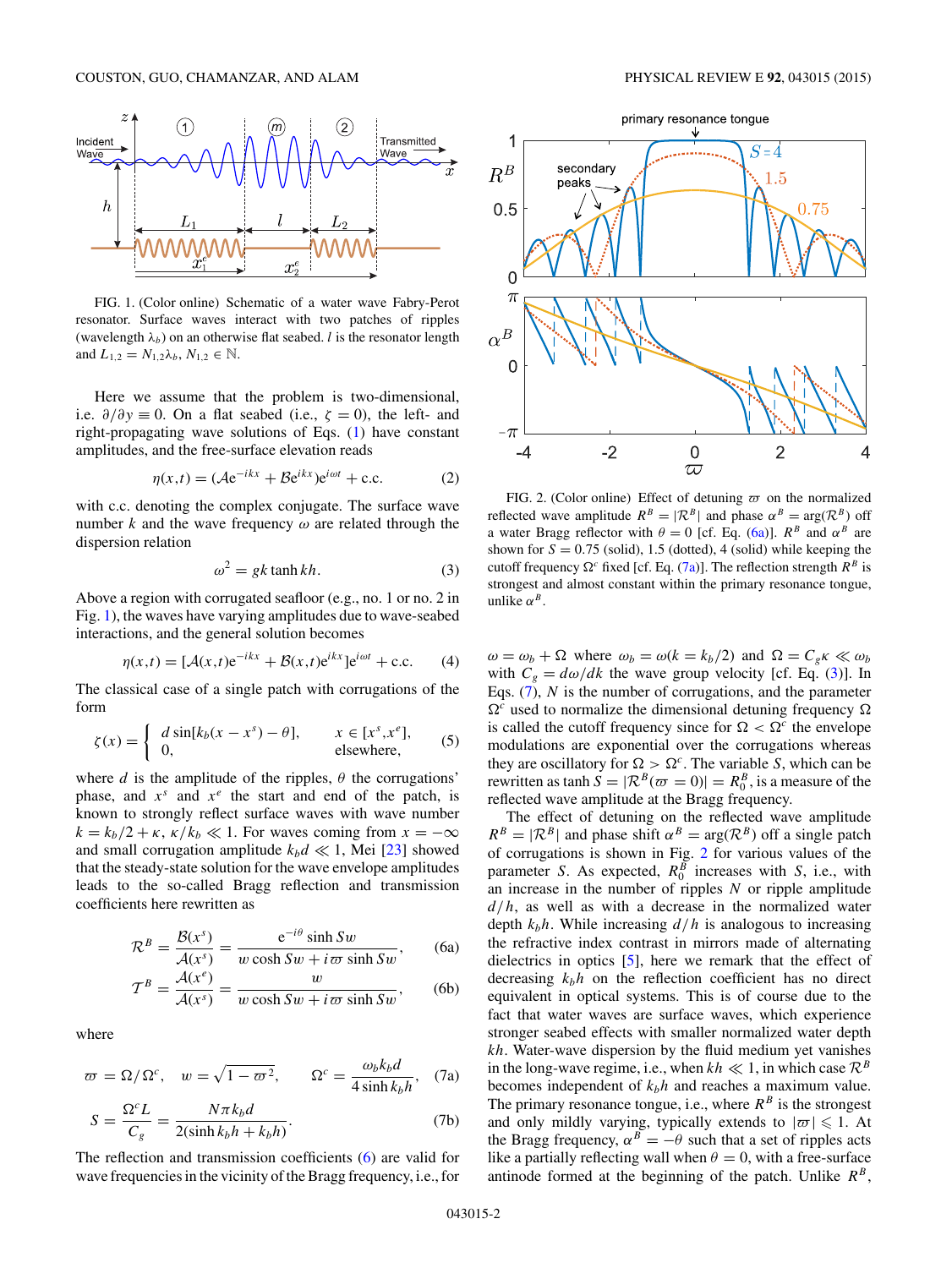<span id="page-2-0"></span>the phase shift  $\alpha^B$  changes significantly within the primary resonance tongue (see Fig. [2\)](#page-1-0). Indeed,  $\alpha^B$  increases for longer wavelengths (i.e.,  $\varpi < 0$ ), which corresponds to a downstream displacement of the antinode upwave of the leading seabed crests. The phase shift due to detuning extends up to  $\pm \pi/2$  at the edges of the primary resonance tongue when  $S \to \infty$ .

# **III. FABRY-PEROT RESONANCE**

Let us now construct the water wave analog of an optical Fabry-Perot cavity using two patches of seabed corrugations as water wave mirrors. We consider the seafloor variations

$$
\zeta(x) = \begin{cases} d\sin\left[k_b(x - x_1^s) - \theta_1\right], & x \in \left[x_1^s, x_1^e\right], \\ d\sin\left[k_b(x - x_2^s) - \theta_2\right], & x \in \left[x_2^s, x_2^e\right], \\ 0, & \text{elsewhere,} \end{cases}
$$
 (8)

where  $x_1^s = 0, x_2^s = x_1^e + l, x_{1,2}^e - x_{1,2}^s = N_{1,2} \lambda_b$  (see Fig. [1\)](#page-1-0). Subscripts 1 and 2 apply to variables for the upstream and downstream patch respectively. We refer to the parameter *l* separating the two patches as the resonator length. Similarly to the Bragg reflection and transmission strength coefficients obtained for each one of the two patches taken individually, noted  $R_{1,2}^B$  and  $T_{1,2}^B$ , we define a Fabry-Perot reflection and transmission strength coefficient as  $R^{FP} = \frac{|\mathcal{B}(x_1^s)/\mathcal{A}(x_1^s)|}{|\mathcal{B}(x_1^s)|}$ and  $T^{FP} = |\mathcal{A}(x_2^e)/\mathcal{A}(x_1^s)|$ . The derivation (provided in the Appendix) yields

$$
R^{FP} = \left[ \frac{(R_1^B)^2 + (R_2^B)^2 - 2R_1^B R_2^B \cos \gamma}{1 + (R_1^B R_2^B)^2 - 2R_1^B R_2^B \cos \gamma} \right]^{1/2}, \quad (9a)
$$

$$
T^{FP} = \left\{ \frac{\left[1 - \left(R_1^B\right)^2\right]\left[1 - \left(R_2^B\right)^2\right]}{1 + \left(R_1^B R_2^B\right)^2 - 2R_1^B R_2^B \cos \gamma} \right\}^{1/2},\qquad(9b)
$$

where

$$
\gamma = \pi - 2\theta_1 + 2kl - \alpha_1 - \alpha_2 \tag{10}
$$

is the round trip phase shift. In Eq. (10), 2*kl* is the propagation phase accumulation and  $\alpha_{1,2}$  are the phase shifts incurred upon reflection at the Bragg mirrors. When  $\gamma = 2m\pi$  ( $m \in \mathbb{N}$ ), the partially reflected waves in the interior region constructively interfere, and the Fabry-Perot resonance condition is satisfied. The resonant wave numbers obtained for a given resonator length  $l$  and corrugation wave number  $k_b$  therefore become

$$
k = \frac{(2m+1)\pi + 2\theta_1 + \alpha_1 + \alpha_2}{2l}, \, m \in \mathbb{N}.
$$
 (11)

It should be noted that  $(R^{FP})^2 + (T^{FP})^2 = 1$ , which is in agreement with the principle of energy conservation. The maximum normalized free-surface elevation within the resonator is given by the so-called field enhancement parameter, i.e. (cf. the Appendix),

$$
\Xi = \frac{|\mathcal{A}(x_1^e)| + |\mathcal{B}(x_1^e)|}{|\mathcal{A}(x_1^s)|} = (1 + R_2^B) \frac{T^{FP}}{T_2^B}.
$$
 (12)

The highest achievable field enhancement  $E$  occurs when one of the Fabry-Perot resonant wave numbers is  $k = k_b/2$ . Substituting  $k = k_b/2$  into Eq. (11) we thus obtain the



FIG. 3. (Color online) Transmission and field enhancement spectra for  $|\varpi| \leq 1$ . The number of resonant modes increases with increasing resonator length *l* (13) (*l* =  $l_5^B$ : dashed line, *l* =  $l_{30}^B$ : solid lines), while the maximum field enhancement values max  $\Xi$  (12) increase with increasing mirror reflectivities  $R_0^B = R_{1,2}^B(\omega = 0)$ . The cutoff frequency  $\Omega^c$  [\(7a\)](#page-1-0) is the same for all three curves.

condition on the resonator length, i.e.,

$$
l \equiv l_m^B = \frac{(2m+1)\pi + \theta_1 + \theta_2}{k_b}, \, m \in \mathbb{N}, \tag{13}
$$

leading to the highest possible  $\Sigma$ . Interestingly, we find that Eq. (13) reduces to the classical Fabry-Perot in-phase resonance condition,  $l = m\pi/k$ , when  $\theta_1 + \theta_2 = \pi$ . This can be explained in terms of effective resonator length. In the case of positive corrugation slope next to the interior region for both Bragg reflectors, i.e., when  $\theta_1 = \pi$  and  $\theta_2 = 0$ , there is no phase shift incurred at the mirrors for waves coming from the inside at the Bragg frequency, and the effective resonator length is simply the distance *l* between the two reflectors. The effective resonator length is instead  $l + \lambda_b/2$ when  $\theta_1 = \theta_2 = 0$  as the upstream patch reflects waves in the interior with a  $\pi$  phase shift.

The wavelength separation *λ* between adjacent transmission peaks, also called the free-spectral range (FSR) in optics [\[24\]](#page-6-0), can be obtained from the Fabry-Perot condition (11) as  $\Delta \lambda = \lambda_{m+1} - \lambda_m$ . Similar to *k*,  $\Delta \lambda$  cannot in general be explicitly expressed as a function of *l* because  $\alpha_{1,2}$  are nonlinear functions of  $k = 2\pi/\lambda$  through  $\varpi$  [cf. Eq. [\(6a\)](#page-1-0)]. Close to the Bragg frequency we may yet approximate it as  $\Delta\lambda \approx 2\lambda_b^2/l$  (since  $\alpha_{1,2} = -\theta_{1,2}$  at  $\overline{\omega} = 0$ ), showing that, as in optics, the FSR is inversely proportional to the length of the interior region. The transmission and field enhancement spectra are shown in Fig. 3 for two different Bragg reflection coefficients (assuming  $R_1^B = R_2^B$ ) and resonator lengths  $l =$  $l_m^B$ . Comparing the two solid lines, obtained for a long interior region  $l = l_{30}^B$  (13), it is clear that large Bragg reflection coefficients result in higher transmission extinction and higher field enhancement between the two mirrors. In addition, we see that increasing  $R_{1,2}^B$  modifies the FSR by changing the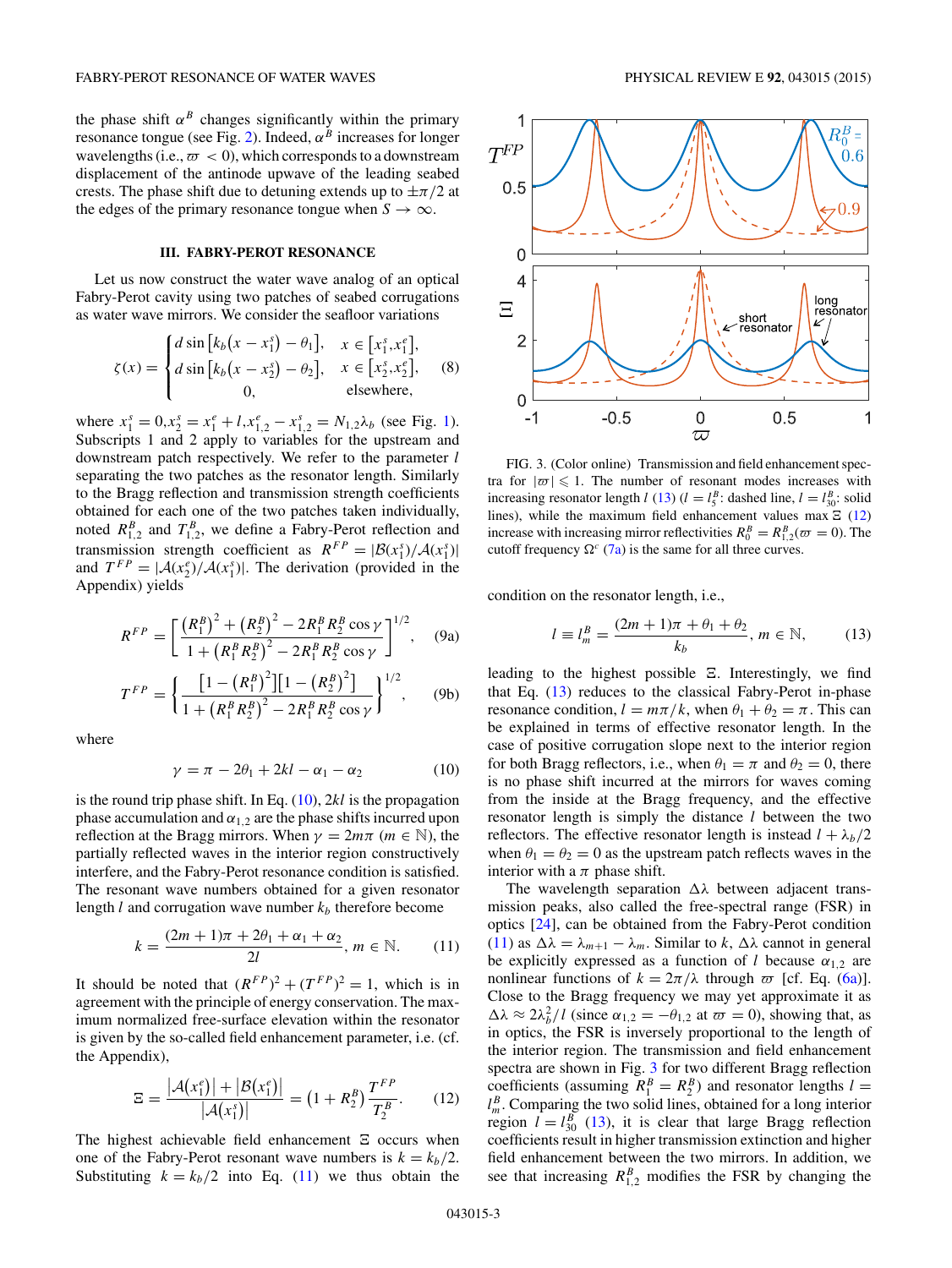<span id="page-3-0"></span>

FIG. 4. (Color online) Field enhancement spectrum in a very short resonator of length  $l = l_0^B + \delta \pi / k_b$  [cf. Eq. [\(13\)](#page-2-0)] for  $R_0^B =$  $R_{1,2}^{B}(\omega = 0) = 0.8, 0.95$  (solid, dashed lines).  $\Xi$  is maximum at the Bragg frequency when the resonator length is chosen to produce constructive interference at  $\varpi = 0$  ( $\delta = 0$ ), whereas the resonant peak is shifted to lower frequencies when the interior region becomes longer ( $\delta = 1/4$ ). When  $\delta = 1$ , the resonant modes fall outside the Bragg frequency bandwidth such that destructive interference dominate for  $|\varpi| \leq 1$ . The cutoff frequency  $\Omega^c$  [\(7a\)](#page-1-0) is the same for all four curves.

locations of the resonance frequencies. The FSR significantly increases when the resonator is smaller, such that the secondary Fabry-Perot resonant modes are pushed outside the Bragg reflection bandwidth (cf. dashed line in Fig. [3\)](#page-2-0).

As opposed to being enhanced, incident waves whose frequencies lie within the Bragg reflection bandwidth can be suppressed between the two mirrors by detuning the resonator from the Fabry-Perot resonance condition [\(13\)](#page-2-0). To make this apparent, we rewrite the resonator length as

$$
l = l_m^B + \delta \pi / k_b, \qquad (14)
$$

where  $l_m^B$  satisfies Eq. [\(13\)](#page-2-0),  $m \in \mathbb{N}$  and  $\delta \in [0, 2]$ . The partially reflected waves in the interior region are in phase at the Bragg frequency, thus enhanced, when  $l = l_m^B$ . We show the effect of the offset parameter  $\delta \neq 0$  on the field enhancement experienced by a very small resonator  $(m = 0)$  in Fig. 4. When  $\delta = 1/4 > 0$  the primary Fabry-Perot resonant mode is shifted to smaller frequencies, i.e., longer waves, because of the increased resonator length. At the critical offset  $\delta = 1$ , the Fabry-Perot transmission peaks all lie outside the Bragg frequency bandwidth, which is therefore centered on a region with small field enhancement. The suppression strength, i.e.,  $\Xi^{-1}$ , increases with the mirrors' reflection coefficient (cf. dashed line in Fig. 4). We note that while a Bragg reflection coefficient of about 80% is needed to achieve an amplification  $\mathbb{E}(l = l_m^B) = 3$  at  $\varpi = 0$  (*m* arbitrary), an equivalent field suppression of  $\Xi(l = l_m^B + \pi/k_b) = 1/3$  would require  $|R_{1,2}^B|$  = 95%, i.e. higher reflectivity mirrors. This result can be generalized analytically in the limit where  $|R_{1,2}^B| \to 1$  for which  $\Xi(l = l_m^B) \times \Xi(l = l_m^B + \pi/k_b) \rightarrow 4.$ 

When waves come from all directions, the highest averaged wave amplification is achieved by setting  $R_1^B = R_2^B$ , or equivalently by fixing  $N_1 = N_2 = N^{\text{tot}}/2$  where  $N^{\text{tot}}$  is the total number of ripples. In the case where incident waves come primarily from one direction (say, upstream of patch no. 1),



FIG. 5. (Color online) Significance of the ripples distributions ( $N_1$  and  $N_2$ ) on  $\Xi$  for perfectly tuned waves coming from  $x = -\infty$ and for various  $N^{tot} = N_1 + N_2$  (cf. Fig. [1\)](#page-1-0). The amplification reached at optimal distribution [cf. Eq. (15)] is shown by the dashed line, and is less than that obtained with a wall substituted for the second patch (i.e., for  $N_1 = N^{\text{tot}}$  and  $N_2 \rightarrow \infty$ ; see dash-dotted line);  $k_b h = 1.64$ ,  $k_b d = 0.164$ .

however, the field enhancement within the interior region can be optimized by finding the appropriate distribution of ripples  $N_{1,2}$  such that  $\Xi$  is maximum for a fixed  $N^{\text{tot}}$ . The effect of  $N_1$  on  $\Sigma$  is shown in Fig. 5 for perfectly tuned surface waves  $(\bar{\omega} = 0)$ , an optimal spacing [cf. Eq. [\(13\)](#page-2-0)], and for various total number of ripples *N*tot. The maximum field enhancement  $\Xi$  is always obtained for  $N_1^{\text{opt}} < N^{\text{tot}}/2$ , i.e.,  $R_1^B < R_2^B$ , with the difference  $(N<sup>tot</sup>/2 - N<sub>1</sub><sup>opt</sup>)/(N<sup>tot</sup>/2)$  being the greatest for low reflectivity mirrors. The optimal  $N_1^{\text{opt}}$  is unique and can be obtained by maximizing  $\Xi$  as a function of  $N_1$  for fixed  $N^{\text{tot}}$ . We find

$$
N_1^{\text{opt}} = \frac{1}{2s} \text{arctanh} \left[ \frac{1 - 2 \tanh N^{\text{tot}} s}{\tanh s N^{\text{tot}} - 2} \right],\tag{15}
$$

where  $s = \Omega^c \lambda_b / C_g$  [cf. Eqs. [\(7\)](#page-1-0)]. The growth of maximum wave amplitude between the two patches is exponential with the number of corrugations since  $\Xi(N_1^{\text{opt}}) \sim 2 \exp s N^{\text{tot}}/2$ when  $sN<sup>tot</sup> \rightarrow \infty$ . Interestingly, we note that while choosing  $N_1 \neq N_2$  results in a different field enhancement  $\Xi$  for leftgoing and right-going waves, the Fabry-Perot reflection and transmission coefficients remain the same for both incident wave directions. This symmetry can be clearly seen from the formulas [\(9\)](#page-2-0) for  $R_{FP}$  and  $T_{FP}$ , which are unchanged under  $R_1^B \leftrightarrow R_2^B$  swaps.

The transient buildup of wave trapping within a Fabry-Perot resonator is finally shown in Fig. [6](#page-4-0) for perfectly tuned waves coming from  $x = -\infty$ . The interior region is designed to amplify almost optimally right-going Bragg frequency waves with  $k_b h = 1.64$ ,  $k_b d = 0.164$ ,  $N_1 = 11$ , and  $N_2 = 15$ , such that  $R_1^B = 60\%$  and  $R_2^B = 73\%$  at  $\omega = 0$ . Assuming a peak wave period of 7 s, it follows that the resonator is designed to trap 52 m long waves in 6*.*7 m water depth. The numerical results are obtained utilizing the high-order-spectral (HOS) method [\[25,26\]](#page-6-0). Trapping occurs very rapidly as shown by the beginning of increased wave envelope amplitude in the interior region for  $t/T = 25$ . The steady state is reached after ∼100 peak wave periods, which corresponds to ∼1*.*6 times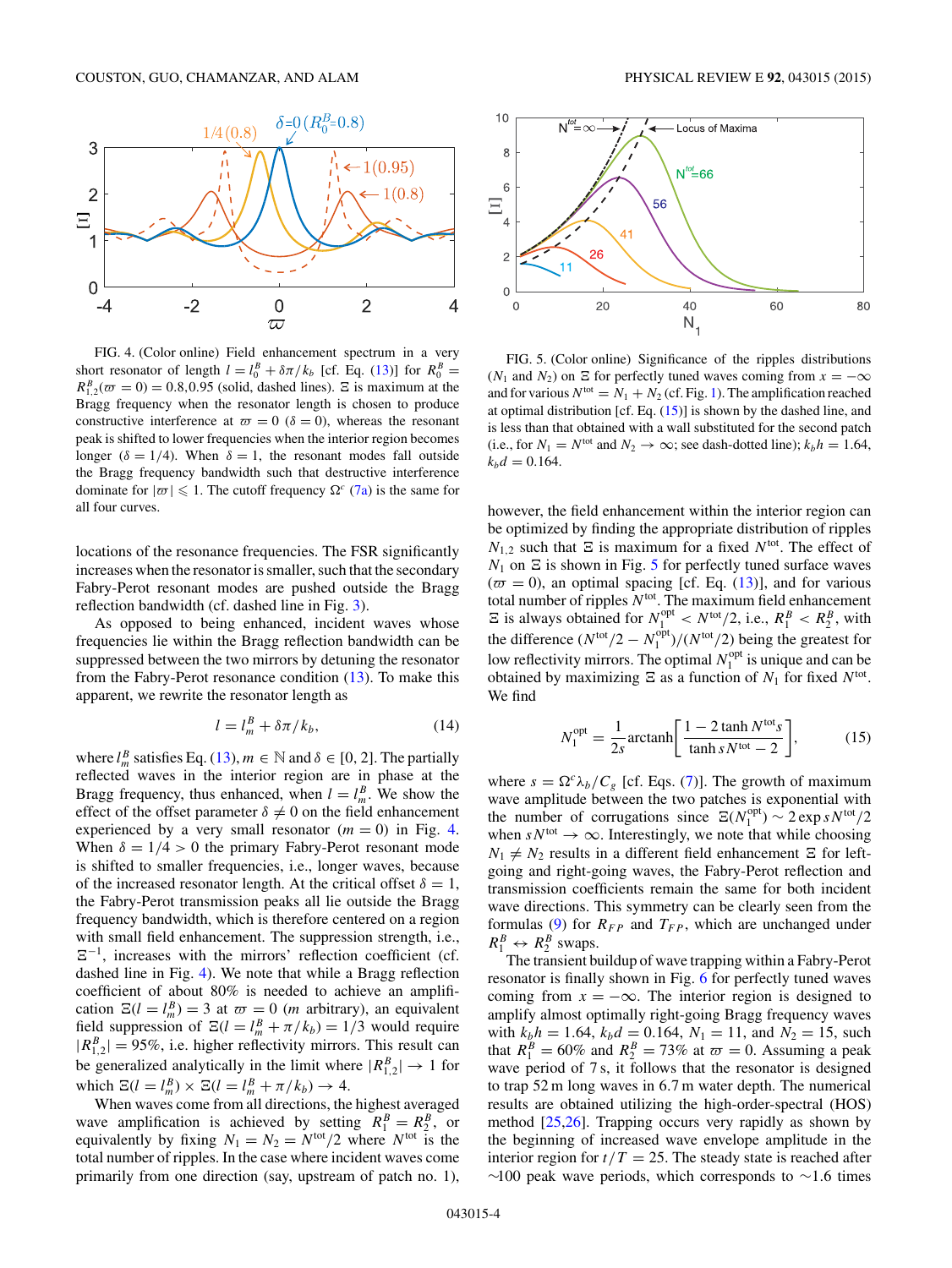<span id="page-4-0"></span>

FIG. 6. (Color online) Transient build up of Fabry-Perot resonance for perfectly tuned water waves coming from  $x = -\infty$ . The resonator length is  $l = l_5^*$  [\(13\)](#page-2-0). The normalized wave envelope  $\eta^* = (|\mathcal{A}| + |\mathcal{B}|)/a_0$ , with  $a_0 = 10^{-5}h$  the incident wave amplitude, is shown at six different successive times. The physical parameters are  $k_b h = 1.64$ ,  $k_b d = 0.164$ ;  $N_1 = 11$ ,  $N_2 = 15$ . Note that the amplitude of the ripples has been exaggerated in this figure. The spatial resolution of the HOS numerical simulation is  $N_X = 2^{12}$ , and  $N_T = 64$  time steps were used per wave period simulated.

the round trip propagation time between the two most distant corrugations.

### **IV. CONCLUSIONS**

In summary, we showed that water wave trapping occurs within a water resonator made of two distinct sets of seabed corrugations, and we demonstrated the analogy with the Fabry-Perot resonance in optics. We found that the highest possible wave amplification or suppression takes place at the Bragg frequency, and we obtained the corresponding resonance condition for the resonator length [\(13\)](#page-2-0). Neglecting viscosity, we found that the field enhancement  $(12)$  increases infinitely with increasing mirrors' reflectivity within the validity of the linear potential flow theory. As for the Bragg reflection coefficient  $(6a)$ , the field enhancement or suppression becomes independent of the normalized wavelength  $k_b h$  in the longwave regime, in which case the water resonator becomes fully analogous to the classical optical Fabry-Perot cavity due to the absence of dispersion by the fluid medium.

Fabry-Perot resonance of water waves may be utilized, through engineered seabed bars, to enhance wave energy extraction efficiency or to protect offshore structures. While investigation of the possibility of occurrence and the role of such effects in the dynamics of oceans is beyond the scope of this paper, we would like to comment that the assumption of similar ripple wavelengths for the two patches is not unrealistic for naturally occurring ripples since the periodicity of, e.g., sandbars is directly dependent on the local wave conditions, which do not change much on distances of the order of a few hundreds surface wavelengths. Furthermore, the special case of a single patch of ripples adjacent to a reflecting wall can be treated similarly to a two-patch system (cf. Fig. [5,](#page-3-0) dash-dotted line corresponding to  $N<sup>tot</sup> = \infty$ ) and may be easily realized in real oceans, e.g., in the area between near-shore sandbars and the shoreline [\[17\]](#page-6-0). The

localized amplifications of water waves excited from within a closed-ends tank with one patch of ripples [\[20\]](#page-6-0) can also be discussed based on our analysis of the Fabry-Perot resonance

and is in fact reminiscent of the working principle behind laser

resonators. In either case of engineered or natural seabed bars, the Fabry-Perot resonance is expected to be important only in relatively shallow waters since the reflectivity [\(6a\)](#page-1-0) of Bragg mirrors decreases with increasing  $k_b h$ . As the water depth decreases and due to refraction, wave rays asymptotically become parallel to each other. Hence the effect of the spreading angle or multidirectionality of waves is usually neglected in such analyses (e.g., Ref. [\[14\]](#page-6-0)) and is not pursued here. Nevertheless, we would like to comment that effects of multidirectional waves can be easily taken into account invoking the same formulation presented here and by considering an effective wavelength, which is the surface wavelength component perpendicular to the corrugation crests [\[27\]](#page-6-0). Real seabeds, particularly near shorelines, may also have a mean slope [\[9\]](#page-6-0). In such a case and if the slope is mild, water-wave trapping is optimized by considering a slowly varying ripple wavelength, i.e.,  $k_b = k_b(\epsilon x)$  ( $\epsilon \ll 1$ ), such that  $\omega_b = k_b g \tanh k_b h$  remains constant everywhere [\[27,28\]](#page-6-0).

The Fabry-Perot resonance of water waves is a leading order phenomenon. Therefore, even if the seabed undulations, whether engineered or natural, are not perfectly sinusoidal (due to, e.g., erosion over time or biofouling), a strong amplification or damping is achieved as long as the dominant Fourier component of the seabed satisfies the resonance condition [\[9,29,30\]](#page-6-0). In such cases, the results presented here can therefore be expected to obtain with quantitative changes proportional to the amplitudes of the nondominant secondary topographic modes [\[31,32\]](#page-6-0). Clearly a purely random topography does not lead to any resonance but rather result in localized waves damped because of wave energy spreading in all spatial directions [\[33\]](#page-6-0). For arbitrary corrugation shapes, large ripple amplitudes, and away from the Bragg frequency, i.e.,  $|\omega - \omega_b|/\omega_b \sim O(1)$ , the use of Floquet theory [\[34,35\]](#page-6-0) or numerical simulations of higher-order equations [\[36,37\]](#page-6-0) becomes necessary to carefully asses the degradation of the quality of the resonator [\[32,38\]](#page-6-0).

Viscous dissipation in water, except for very short waves such as capillary-gravity waves, is generally confined near the seabed. Due to the no-slip boundary condition at the bottom, a viscous boundary layer forms, allowing for sediment transport while dissipating wave energy. Bottom friction affects both the wave amplitude and phase [\[39\]](#page-6-0). Following earlier studies on Bragg scattering [\[40\]](#page-6-0), we can infer that the water viscosity  $v \approx 10^{-6}$  m<sup>2</sup> s<sup>-1</sup> within a laminar boundary layer on a flat seabed results in a phase shift accumulation and amplitude attenuation rate given by  $exp[-x(1 - i)\sigma/(2C_g)]$ where  $\sigma = g k^2 \sqrt{\nu/(2\omega)}/(\omega \cosh^2 kh)$ . For the parameters of the numerical simulation presented in Fig. 6 and  $T = 7$  s, we find that  $\sigma \approx 6.610^{-5} \text{ s}^{-1}$ , which corresponds to a phase shift accumulation and wave attenuation rate of 0*.*03% per wavelength. Implementing these viscous effects into our formulation we find that the field enhancement obtained in Fig. 6 is decreased by 0.6% for  $l = l_5^B$  and by 3.7% for  $l = l_{100}^{B}$ . Viscosity can therefore be safely neglected for a rigid smooth seabed and a resonator with an interior region of length,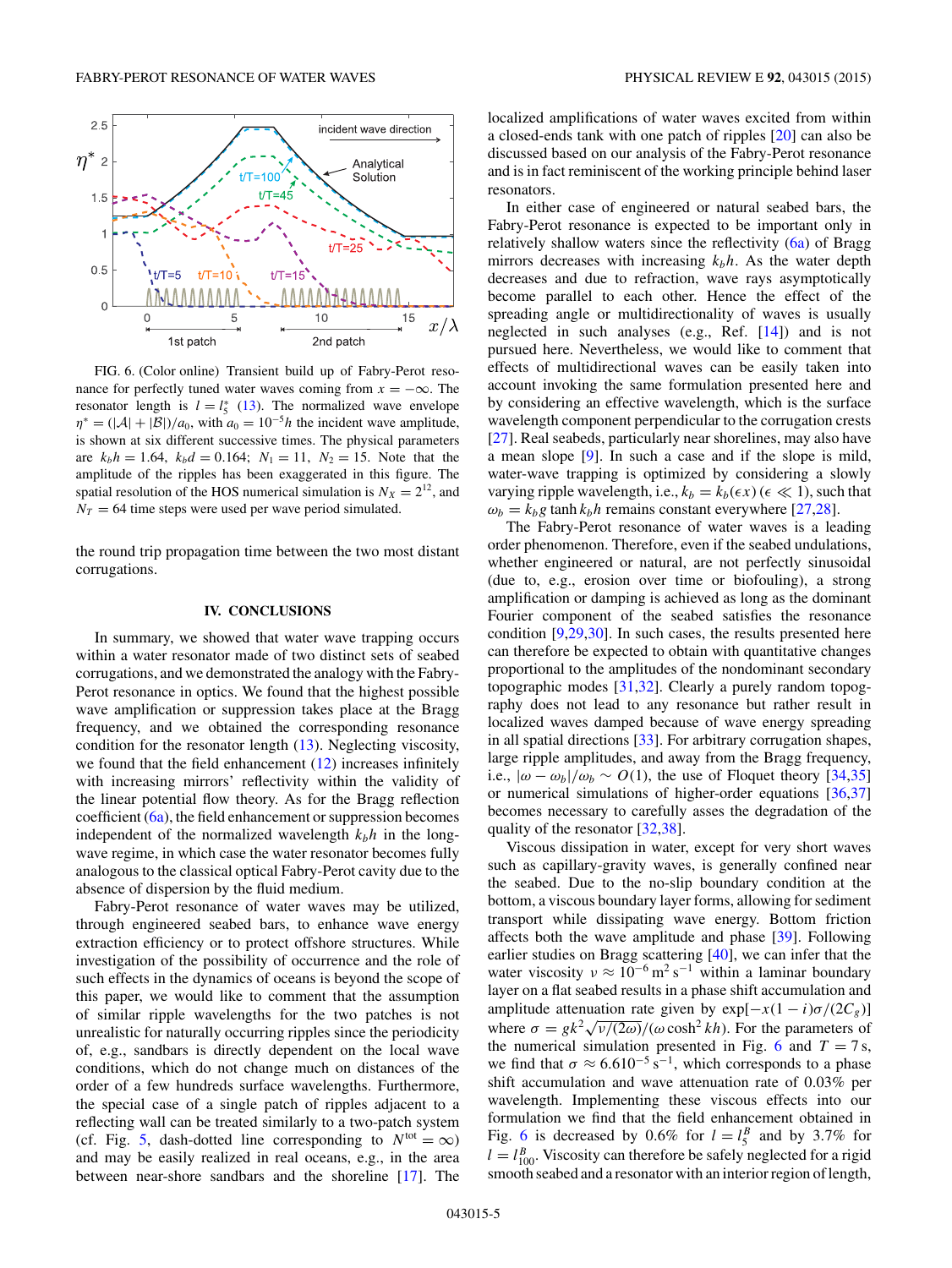<span id="page-5-0"></span>e.g.,  $l \leq l_{100}^B$  since the wave field remains strongly enhanced. Indeed, for such small interior regions, the viscous phase shift is much smaller than the full-width half maximum of the field enhancement spectrum peaks. A more thorough analysis of bottom friction may, however, be necessary for erodible beds made of e.g. sand grains since these typically exhibit stronger, though still small, viscous effects [\[11,15\]](#page-6-0).

While outside the scope of the present work, we finally note that nonlinear effects, which have been shown to produce soliton-like structures over seabed corrugations [\[41\]](#page-6-0), could become of significance for the Fabry-Perot resonance of finiteamplitude water waves as they would most certainly limit the maximum achievable field enhancement.

## **ACKNOWLEDGMENTS**

The authors wish to thank Caroline Delaire and Farid Karimpour for careful reading of the manuscript as well as Christopher Lalau-Keraly for stimulating discussions on the Fabry-Perot resonance in optics. Support from the American Bureau of Shipping is gratefully acknowledged.

# **APPENDIX: DERIVATION OF THE FABRY-PEROT COEFFICIENTS**

Here we derive the Fabry-Perot reflection, transmission, and field enhancement coefficients as given in Eqs. [\(9\)](#page-2-0) and [\(12\)](#page-2-0). Consider a pair of water Bragg reflectors with seafloor corrugations given by Eq.  $(8)$ . Mei  $[23]$  showed that the equations governing the evolution of the wave envelopes  $A$  and  $\mathcal{B}$  [cf. Eq. [\(4\)](#page-1-0)] over each patch of ripples at the steady-state read

$$
i\Omega A_j + C_g \frac{\partial A_j}{\partial x} = -\Omega^c e^{i\theta_j} B_j,
$$
 (A1a)

$$
i\Omega B_j - C_g \frac{\partial B_j}{\partial x} = \Omega^c e^{-i\theta_j} A_j,
$$
 (A1b)

in the vicinity of the Bragg frequency, i.e.,  $\omega = \omega_b + \Omega \sim$  $\omega_b = \omega(k_b/2)$ , with  $\Omega^c = (\omega k_b d)/(4 \sinh 2kh)$  the cutoff frequency, and where  $j = 1$  or 2 depending on whether we consider the envelope variations over region 1 or 2 (see Fig. [1\)](#page-1-0). We recall that  $k_b$  and  $\theta_{1,2}$  are the wave number and phases of the seabed corrugations,  $C_g$  is the group velocity, and  $\Omega$  is the detuning parameter. The time variations of the wave envelopes being sinusoidal at the steady state, we expand them out of the envelope solution by rewriting  $A_j(x,t)$  and  $B_j(x,t)$  as  $A_j(x)e^{i\Omega t}$  and  $B_j(x)e^{i\Omega t}$ . The general solution to Eqs. (A1) over either one of the two patches (i.e.,  $j = 1$  or 2) can be written as (e.g., Ref. [\[17\]](#page-6-0))

$$
A_j(x) = A_j(x_j^s) \mathcal{P}_j(x), \tag{A2a}
$$

$$
B_j(x) = A_j(x_j^s) \mathcal{Q}_j(x), \tag{A2b}
$$

where

$$
\mathcal{P}_j(x) = \left[ i q C_g \cosh q y_j - \Omega \sinh q y_j \right. \n+ i e^{i\theta_j} \Omega^c U_j \sinh q y_j \Big] / \mathcal{I}_j, \tag{A3a}
$$
\n
$$
\mathcal{Q}_j(x) = \left\{ \left[ i q C_g \cosh q y_j + \Omega \sinh q y_j \right] U_j \right. \n+ i \Omega^c e^{-i\theta_j} \sinh q y_j \Big\} / \mathcal{I}_j, \tag{A3b}
$$

with  $y_j = x_j^e - x$  and

$$
qCg = \sqrt{(\Omega^c)^2 - \Omega^2}, \quad U_j = \frac{B_j(x_j)}{A_j(x_j)},
$$

$$
\mathcal{I}_j = \mathrm{i}qC_g\cosh qL_j - \Omega\sinh qL_j + i\mathrm{e}^{i\theta_j}\Omega^cU_j\sinh qL_j.
$$

The envelope solution  $(A3)$  provides the reflection and transmission ratios  $Q_i(x)$  and  $P_i(x)$  for the wave amplitude over the upstream and downstream patch  $(j = 1,2)$ . In the middle region "m", the envelope amplitudes are constants, and therefore free-surface continuity requires

$$
U_1 = \frac{B_1(x_1^e)}{A_1(x_1^e)} = \frac{B_2(x_2^s)}{A_2(x_2^s)} e^{-2ikl} = \mathcal{R}_2^B e^{-2ikl}.
$$
 (A4)

Assuming  $U_2 = 0$ , i.e., waves come only from the upstream side, and enforcing the condition (A4), we then obtain the Fabry-Perot reflection and transmission coefficients  $\mathcal{R}^{FP}$  =  $\mathcal{B}_1(x_1^s)/\mathcal{A}_1(x_1^s)$  and  $\mathcal{T}^{FP} = \mathcal{A}_2(x_2^e)/\mathcal{A}_1(x_1^s)$  as

$$
\mathcal{R}^{FP} = e^{i\alpha_1} \frac{|\mathcal{R}_1^B| + \mathcal{R}_2^B e^{2i\theta_1} e^{-2ikl} e^{i\alpha_1}}{1 + \mathcal{R}_1^B \mathcal{R}_2^B e^{2i\theta_1} e^{-2ikl}},
$$
 (A5a)

$$
\mathcal{T}^{FP} = e^{ikl} e^{i\theta_1} e^{i\theta_2} \frac{\sqrt{1 - |\mathcal{R}_1^B|^2} \sqrt{1 - |\mathcal{R}_2^B|^2}}{1 + \mathcal{R}_1^B \mathcal{R}_2^B e^{2i\theta_1} e^{-2ikl}}, \quad (A5b)
$$

where we used the fact that  $[cf. Eq. (6)]$  $[cf. Eq. (6)]$  $[cf. Eq. (6)]$ 

$$
\mathcal{R}_j^B = \mathcal{P}_j(x_j^s), \quad \text{when} \quad U_j = 0,
$$
 (A6)

along with  $\alpha_j = \arg(\mathcal{R}_j^B)$ . From Eq. (A5) and the definition of the round trip phase shift  $\gamma$  [\(10\)](#page-2-0), we then obtain  $T^{FP} = |T^{FP}|$ and  $R^{FP} = |\mathcal{R}^{FP}|$  as given in Eq. [\(9\)](#page-2-0).

The field enhancement, defined as

$$
\Xi = \frac{|\mathcal{A}(x_1^e)| + |\mathcal{B}(x_1^e)|}{|\mathcal{A}(x_1^s)|},\tag{A7}
$$

and given in Eq.  $(12)$ , is also readily obtained considering that

$$
\mathbf{E} = \frac{|\mathcal{A}(x_2^s)|}{|\mathcal{A}(x_1^s)|} + \frac{|\mathcal{B}(x_2^s)|}{|\mathcal{A}(x_1^s)|} \n= \left[1 + \frac{|\mathcal{B}(x_2^s)|}{|\mathcal{A}(x_2^s)|}\right] \frac{|\mathcal{A}(x_2^s)|}{|\mathcal{A}(x_1^s)|} \frac{|\mathcal{A}(x_2^s)|}{|\mathcal{A}(x_2^s)|} \n= (1 + R_2^B) \frac{T^F}{T_2^B}.
$$
\n(A8)

- [1] C. Fabry and A. Perot, Ann. Chim. Phys. **12**, 459 (1897).
- [2] J. Bland and R. B. Tully, [Astron. J.](http://dx.doi.org/10.1086/115173) **[98](http://dx.doi.org/10.1086/115173)**, [723](http://dx.doi.org/10.1086/115173) [\(1989\)](http://dx.doi.org/10.1086/115173).
- [3] K. J. Vahala, [Nature \(London\)](http://dx.doi.org/10.1038/nature01939) **[424](http://dx.doi.org/10.1038/nature01939)**, [839](http://dx.doi.org/10.1038/nature01939) [\(2003\)](http://dx.doi.org/10.1038/nature01939).
- [4] J. M. Vaughan, *The Fabry-Perot Interferometer: History, Theory, Practice and Applications* (Taylor & Francis Group, New York, 1989), p. 583.